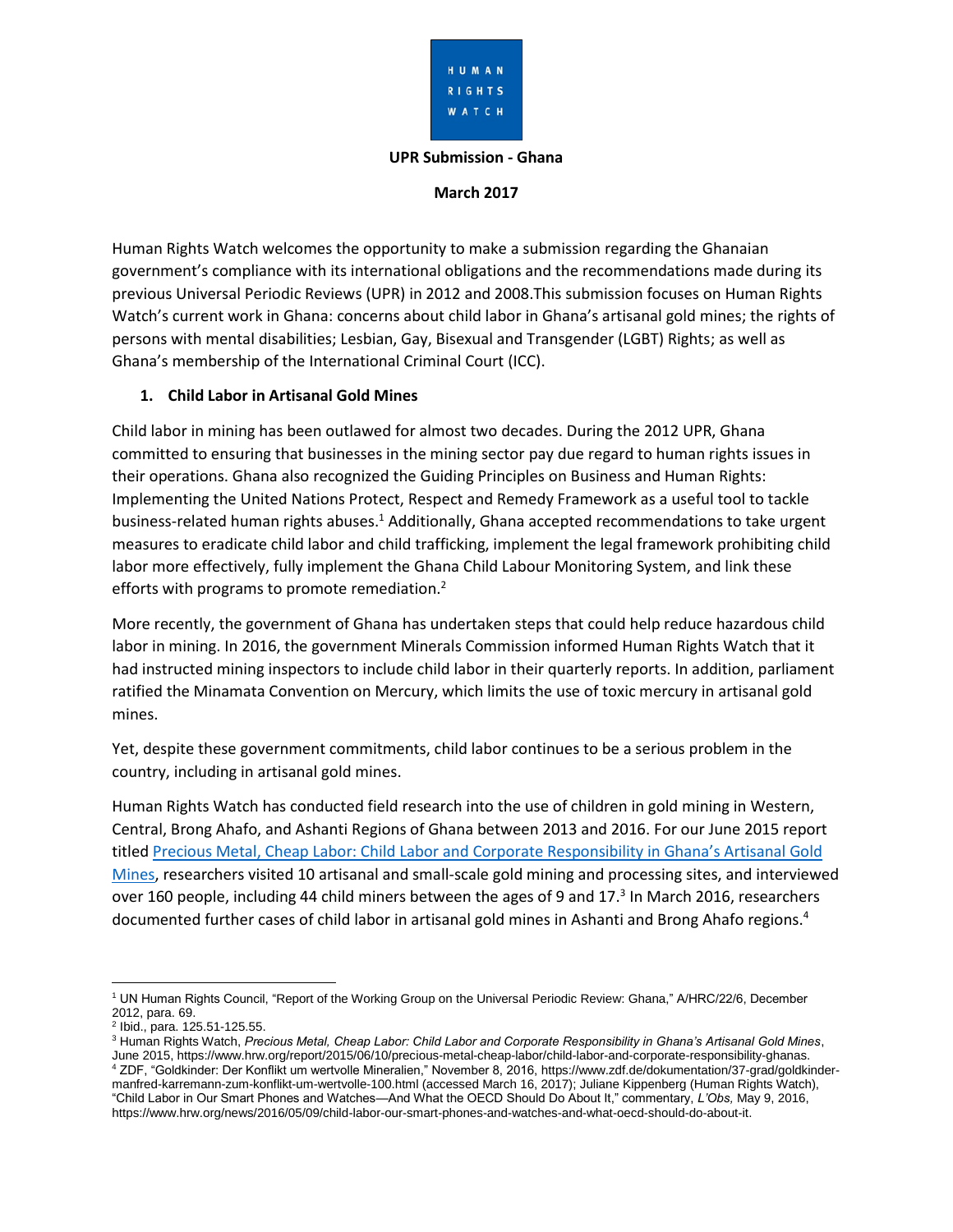Human Rights Watch's research found that thousands of children work in Ghana's artisanal and smallscale gold mines in hazardous conditions. Most children are aged between 15 and 17, but younger children work in mining as well. Children pull the gold ore out of shafts, carry and crush loads of ore, and process it with toxic mercury. Mercury, which is particularly harmful to children, attacks the central nervous system and can cause lifelong disability, including brain damage. Higher levels of mercury exposure may result in kidney failure, respiratory failure, and death. Children and adults have limited and sometimes false information about mercury, and usually do not know its risks or how to protect themselves properly from this toxic metal. Children have also been injured and killed in mine collapses. Many children who work in mining are enrolled in school, and some work specifically to cover schoolrelated costs, but attend school irregularly. Others have dropped out of school.<sup>5</sup>

Artisanal and small-scale gold mining is poorly regulated in Ghana. The majority of mines operate without mining licenses, which are costly and difficult to obtain. Labor, environment, and other regulations are often not enforced. In addition, Ghanaian law allows the use of mercury for artisanal gold mining. Mercury is available in gold trading shops and provided by gold traders to child laborers. Ghana's child labor inspections are not systematic, and government institutions dealing with child labor and protection are inadequate.<sup>6</sup>

Furthermore, the Ghanaian government-owned gold trading company, the Precious Metals Marketing Company, has no procedures to determine whether children have been involved in producing the gold it purchases. It provides trading licenses to about 700 individual buying agents and trading companies without obliging traders to use any human rights criteria, including regarding child labor, when purchasing gold. The government Minerals Commission provides export licenses without requiring human rights monitoring.<sup>7</sup>

In late 2016, the International Labor Organization (ILO) started a program on child labor in artisanal gold mining in Ghana, with support from the U.S. government, and in coordination with the government of Ghana.<sup>8</sup> This program could help strengthen government responses to child labor in Ghana's mines.

**Obligations:** ILO Convention No. 182; Convention on the Rights of the Child (CRC) articles 19, 28, and 32; International Covenant on Economic, Social and Cultural Rights (CESCR) articles 7, 10, 12, 13.

#### **Recommendations:**

- Enforce the ban on child labor in mining by ensuring that labor inspectors and district and community child protection committees have an adequate mandate and resources to conduct on-site inspections and otherwise monitor child labor;
- Improve access to education by ensuring free access to primary and junior high schools, and making sure that Ghana's Livelihood Empowerment against Poverty (LEAP) cash transfer program or other social protection initiatives reach families of vulnerable children in mining areas;

l <sup>5</sup> Human Rights Watch, *Precious Metal, Cheap Labor*.

<sup>6</sup> Ibid., p. 10.

 $7$  Ibid., p. 9.

<sup>8</sup> https://www.dol.gov/ilab/projects/summaries/GlobalGoldMining\_FY15.pdf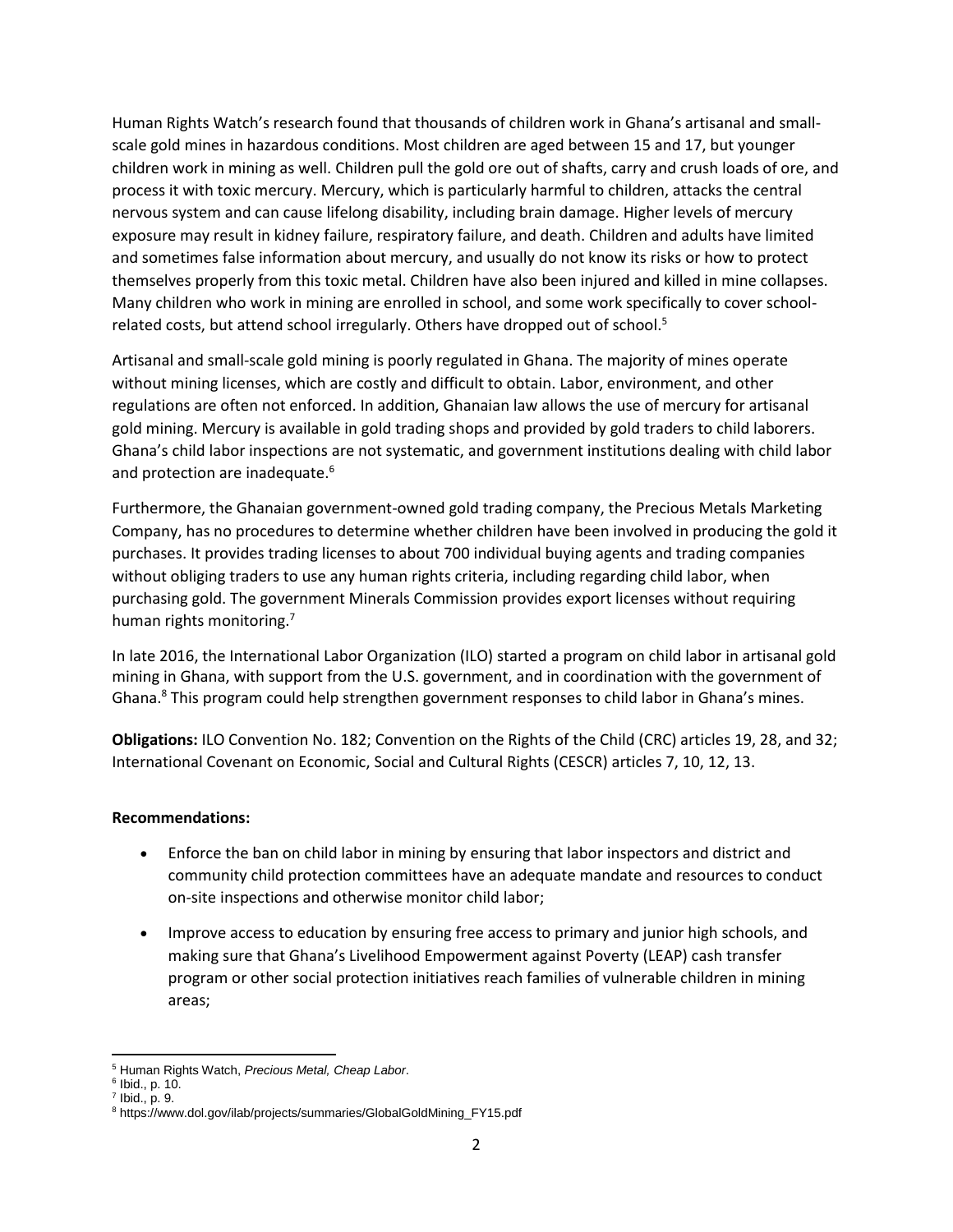- Formalize artisanal and small-scale gold mining by developing a comprehensive strategy to permit a simpler and quicker procedure to obtain a mining license, and provide technical support to such miners to help increase household income;
- Prevent, test, and treat mercury exposure by implementing the Minamata Convention on Mercury, introducing mercury-free gold processing methods to mining communities, and boosting health system capacity to address mercury exposure;
- Establish a due diligence procedure at the government's Precious Minerals Marketing Company (PMMC) to identify child labor and other human rights risks in the supply chain, and require human rights due diligence from companies applying for a trading or export license at the Minerals Commission.

#### **2. Disability Rights**

In its last UPR review in 2012, the Ghanaian government supported several recommendations to address abuses against people with disabilities (recommendations 125.84 to 125.90), accepting to improve its domestic legal framework to protect the rights of persons with disabilities, develop policy measures and infrastructure, conduct community sensitization, and take measures for the oversight of psychiatric hospitals and prayer camps (spiritual healing centers).

In 2013, Ghana took a positive step by establishing the Mental Health Authority, a body empowered *inter alia* to raise funds for mental health and monitor mental health facilities across the country. Ghana has embarked on decentralizing its mental health system by creating Regional and District Mental Health Sub-Committees and providing mental health care closer to communities, in regional and district hospitals.

In spite of these measures, according to a 2016 follow-up report by the United Nations expert on torture<sup>9</sup> and follow-up interviews with representatives of local mental health advocacy organizations,<sup>10</sup> conditions in psychiatric hospitals and prayer camps have not significantly improved since Human Rights Watch extensively documented a range of abuses in 2012.<sup>11</sup> People with psychosocial disabilities with real or perceived psychosocial disabilities continue to be forced to live in psychiatric hospitals and prayer camps, often against their will and with little possibility of challenging their confinement.<sup>12</sup> Psychiatric hospitals remain overcrowded and unsanitary.<sup>13</sup>

 $\overline{\phantom{a}}$ 9 Human Rights Council, Follow up report of the Special Rapporteur on torture and other cruel, inhuman or degrading treatment or punishment on his follow-up visit to the Republic of Ghana, A/HRC/31/57/Add.2, February 25, 2016, para. 62. [http://www.ohchr.org/EN/HRBodies/HRC/RegularSessions/Session31/Documents/A\\_HRC\\_31\\_57\\_Add\\_2\\_Eng%20only.pdf](http://www.ohchr.org/EN/HRBodies/HRC/RegularSessions/Session31/Documents/A_HRC_31_57_Add_2_Eng%20only.pdf) (accessed March 7, 2017).

<sup>10</sup> Human Rights Watch telephone interview with a representative of a non-governmental organization, March 8, 2017. <sup>11</sup>Human Rights Watch, "Like a Death Sentence": Abuses against Persons with Mental Disabilities in Ghana,

<sup>(</sup>New York: Human Rights Watch, 2012), https://www.hrw.org/report/2012/10/02/death-sentence/abuses-against-persons-mentaldisabilities-ghana.

<sup>12</sup> Human Rights Watch*, "*Like a Death Sentence": Abuses against Persons with Mental Disabilities in Ghana. Human Rights Council, Report of the Special Rapporteur on torture and other cruel, inhuman or degrading treatment or punishment, Juan E. Méndez, Mission to Ghana, A/HRC/25/60/Add.1, March 5, 2014, para. 68-81,

[http://www.ohchr.org/EN/HRBodies/HRC/RegularSessions/Session25/Documents/A-HRC-25-60-Add-1\\_en.doc](http://www.ohchr.org/EN/HRBodies/HRC/RegularSessions/Session25/Documents/A-HRC-25-60-Add-1_en.doc) (accessed March 7, 2017).

<sup>&</sup>lt;sup>13</sup> Human Rights Council, Follow up report of the Special Rapporteur on torture and other cruel, inhuman or degrading treatment or punishment on his follow-up visit to the Republic of Ghana, A/HRC/31/57/Add.2, February 25, 2016, para. 68.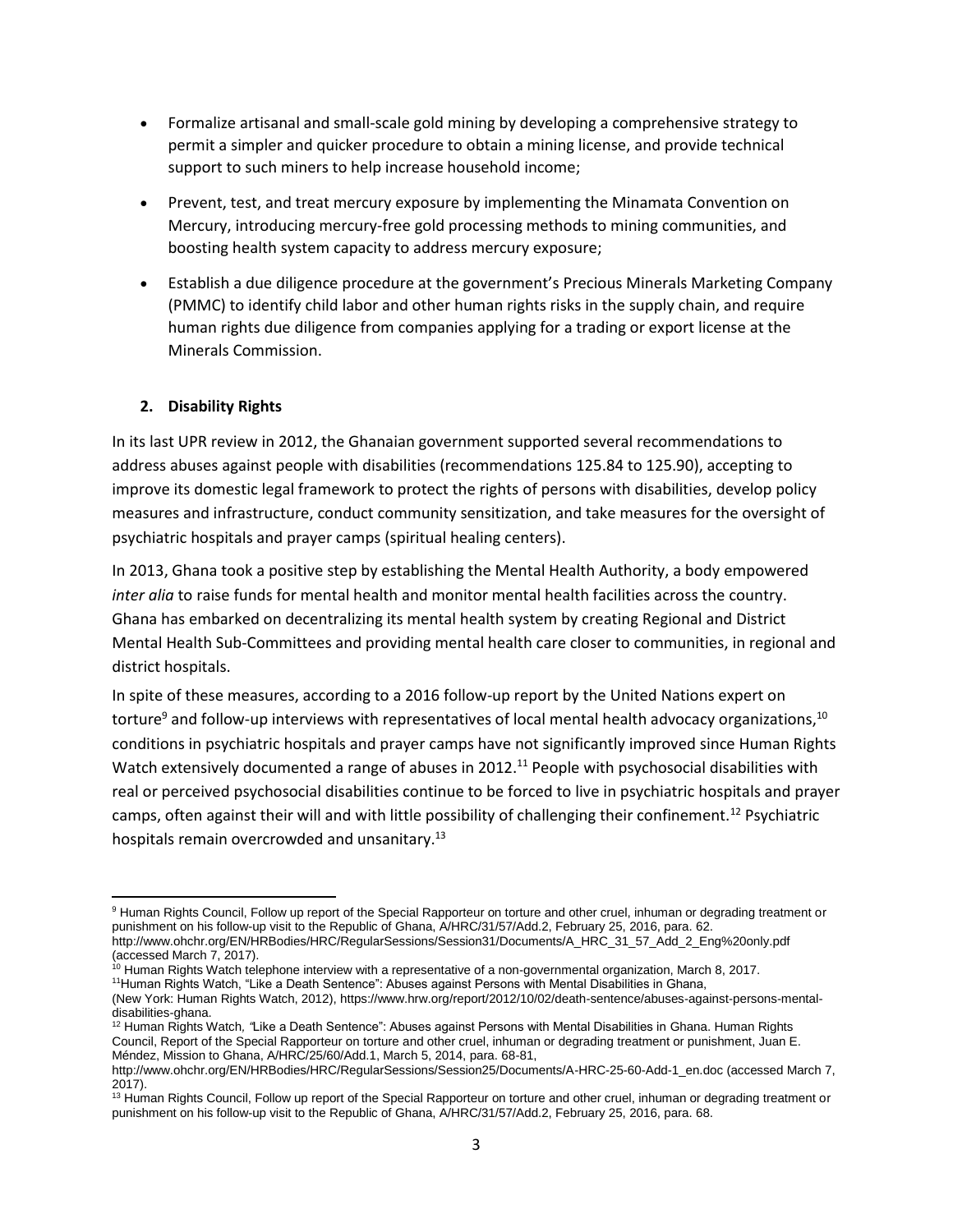As noted by the Special Rapporteur on Torture: "Rampant human rights abuses continue with impunity at prayer camps, including the non-consensual admission and "treatment" of children and adults, inhumane practices amounting to torture, such as shackling, prolonged chaining and restraint, and mandatory fasting."<sup>14</sup> He goes on to report about his visit to one prayer camp in October 2016:

The delegation discovered a locked building where rows of male patients were chained to the walls and floors of their concrete cells, which were laid out like cattle stalls. Although employees refused to unlock the building, the Special Rapporteur was able to communicate with persons inside through the locked metal grates. Those inside pled for their release, with one individual reporting having been chained and locked-away for 4 months, and another for two weeks. Another person was found chained to the ground just outside the building, fully exposed to the sun and other elements. The Special Rapporteur recalls that these practices unequivocally amount to torture even if committed by non-State actors under conditions in which the State knows or ought to know about them.<sup>15</sup>

Efforts to step up mental healthcare provision and protect the rights of persons with psychosocial disabilities have been stalled in part by a lack of sufficient funding for staffing and infrastructure. In October 2016, Accra Psychiatric Hospital decided to temporarily close the outpatient department and suspend the admission of new cases due to a shortage of essential supplies such as gloves, disinfectants, and stationary. The following month, nurses at the hospital went on strike, protesting the Government's failure to provide basic supplies and medication, until the government agreed to release some funds. <sup>16</sup>

Lack of progress is also due to the delay of passage of the Legislative Instrument, required to make the 2012 Mental Health Act fully operational and to generate funds for mental health through the Mental Health Fund. In addition, the Mental Health Act still presumes the incapacity of persons with psychosocial disabilities, thus limiting their ability to make decisions about where they live and what treatment they receive.

The Mental Health Authority has started to train mental health professionals, conduct awarenessraising on mental health, and engage with prayer camp leaders to prevent abusive practices.<sup>17</sup> However, some of the Authority's most important mandates are still not implemented. For example, the visiting committees in charge of conducting monitoring of psychiatric hospitals and prayer camps, and the Mental Health Tribunal, mandated to receive complaints over abuse in mental health facilities, have yet to be established.

Human Rights Watch is concerned about initiatives to prevent human rights abuses in prayer camps that fall short of their objective. For example, in an effort to prevent chaining of people in Nyakumasi prayer camp, concrete "units" or "rooms" have been built to hold people with psychosocial disabilities instead of shackling them to trees or exposing them to mosquitoes, sun or rain. In instances where people exhibit aggressive behavior, they may be placed in chains.<sup>18</sup> As noted by the Special Rapporteur on

 $\overline{\phantom{a}}$ 

<sup>14</sup> Ibid, para. 71.

<sup>15</sup> Ibid, para. 72.

<sup>16</sup> "Accra Psychiatric hospital under pressure to re-open OPD," *Citi fm Online*, October 3, 2016,

<http://citifmonline.com/2016/10/03/accra-psychiatric-hospital-under-pressure-to-re-open-opd/> (accessed March 9, 2017). Phone interview with local mental health advocate, March 8, 2017.

<sup>&</sup>lt;sup>17</sup> Human Rights Council, Follow up report of the Special Rapporteur on torture and other cruel, inhuman or degrading treatment or punishment on his follow-up visit to the Republic of Ghana, A/HRC/31/57/Add.2, February 25, 2016, para. 63, 67. Human Rights Watch phone interviews and emails from local mental health advocates, March 2017.

<sup>&</sup>lt;sup>18</sup> Phone interview with local mental health advocate, March 8, 2017. Meeting with senior mental health officials, Accra, May 2015.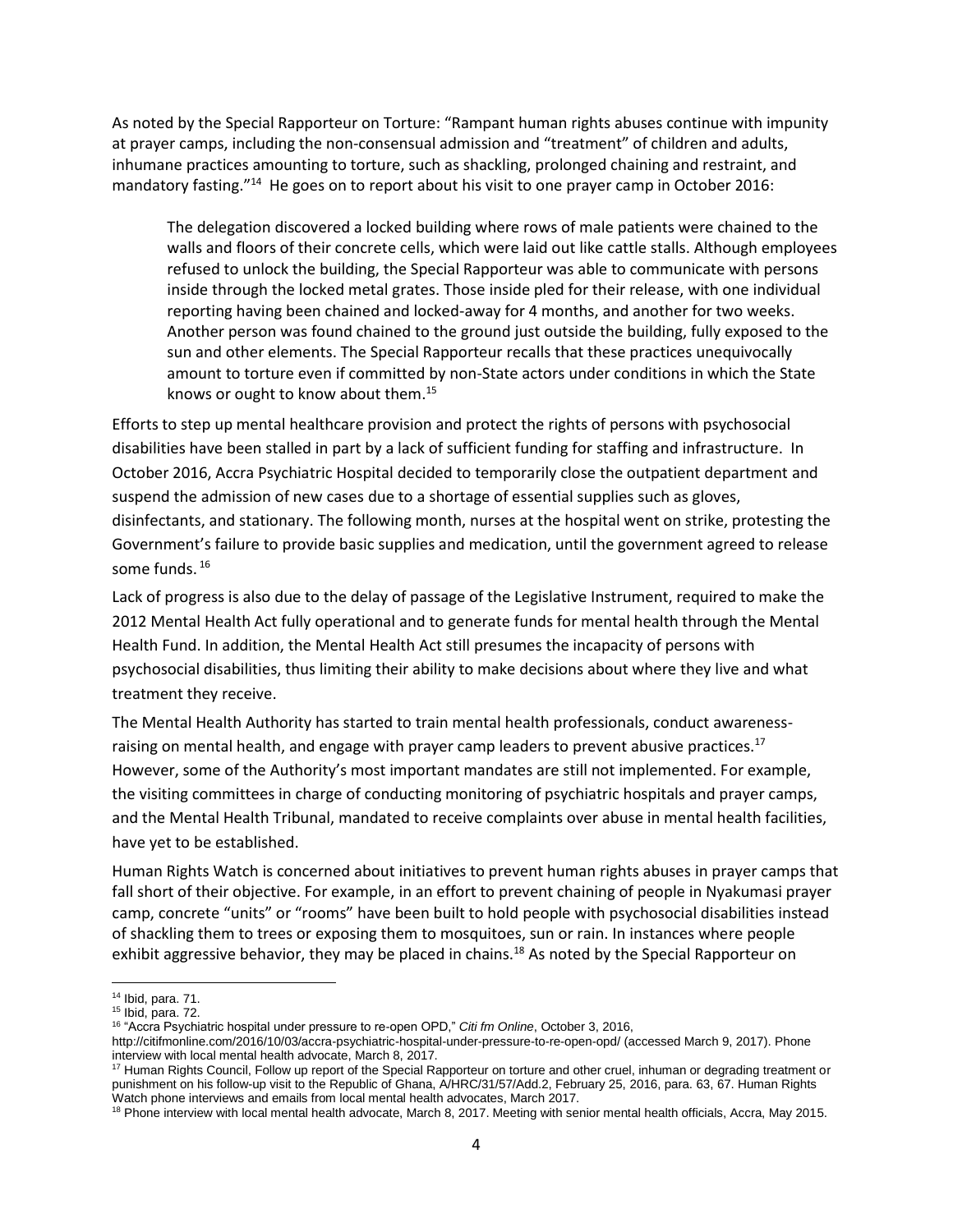Torture, "While the need to develop alternatives to chaining is paramount, the seclusion and isolation of persons in cells would not improve their treatment or conditions".<sup>19</sup>

Ghana has shown commitment to strengthen its mental health system and taken positive steps to address the abuses experienced by persons with psychosocial disabilities. However, much remains to be done to ensure that persons with disabilities receive the support they may need in conditions that respect their rights and dignity.

# **Recommendations**:

- Enact laws banning inhumane practices including chaining and prolonged restraint, mandatory fasting in prayer camps, and treatment without free and informed consent, save for exceptional circumstances in emergencies;
- Pass the Legislative Instrument to the Mental Health Act;
- Amend the Mental Health Act to bring it in line with the Convention on the Rights of Persons with Disabilities, including recognition of people with psychosocial disabilities' right to legal capacity;
- Set up the Mental Health Review Tribunal and visiting committees, and start regular monitoring of psychiatric hospitals and prayer camps;
- Strengthen efforts to raise awareness about mental health and disability in the community and to train mental health professionals;
- Ensure adequate funding for mental health, and improve the infrastructure in psychiatric institutions, including by reducing overcrowding and ensuring adequate supply of food, medication, and other basic supplies.

# **3. Lesbian, Gay, Bisexual and Transgender (LGBT) Rights**

Despite numerous recommendations from UN member states, the Republic of Ghana has failed to repeal provisions of the Criminal Code that criminalize adult consensual same sex conduct. In January and February 2017, Human Rights Watch conducted in-depth research in Accra, Tamale, Kumasi, and Cape Coast on the human rights abuses against LGBT people and interviewed 119 individuals who identify as LGBT.

Our preliminary findings show that the criminalization of adult consensual same-sex conduct, in terms of section 104(1)(b) of the Criminal Code, which prohibits 'unnatural carnal knowledge' (widely interpreted to mean same-sex conduct) contributes to a climate in which violence and discrimination against LGBT people is widespread. The law gives tacit state approval for discrimination against LGBT people including in access to health services, employment, housing, and education, and facilitates blackmail and extortion, which are pervasive according to our preliminary research findings.

The law also fuels a social environment in which there is pervasive violence against LGBT people. Interviewees informed us that they are routinely subjected to brutal violence perpetrated by family members. There have also been reported incidents of violent public beatings in Kumasi and Accra in

 $\overline{\phantom{a}}$ <sup>19</sup> Human Rights Council, Follow up report. Human Rights Watch phone interviews and emails from local mental health advocates, March 2017.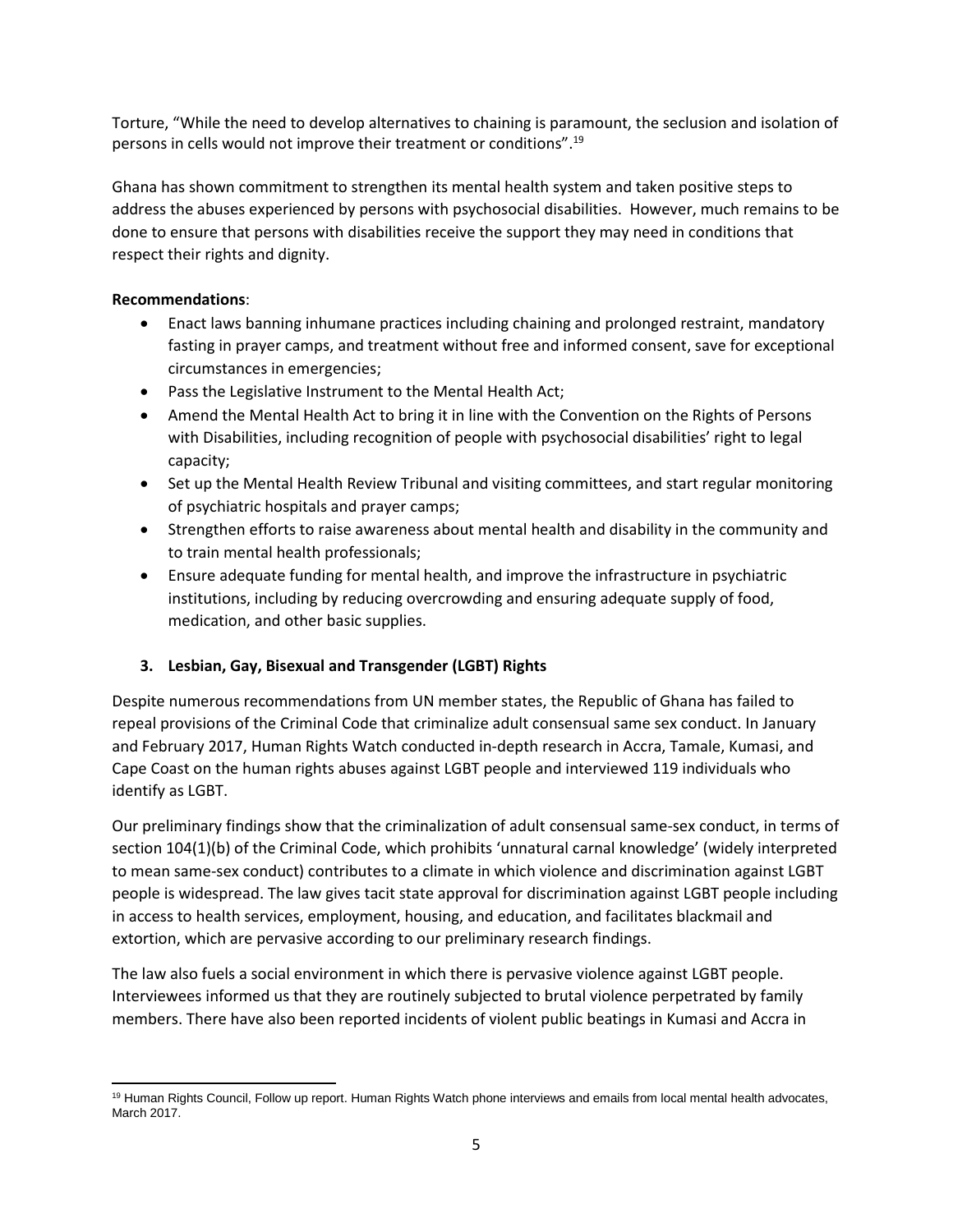particular. Informants also report being fired from work, evicted from their homes, rendered homeless, and subject to extortion due to their sexual orientation or gender identity.

For lesbian and bisexual women, violence inflicted by family members is particularly brutal, with many facing ostracism from their family, entering into forced marriage, or relying on sex work as a means of survival. Of particular concern is the unreasonable delay in concluding the case against Sulley Fuseini, alleged to have led a mob attack against a man suspected of being a homosexual in Nima, Accra in August 2015. Following five court appearances, the accused was released on bail, and since March 2016, has not appeared before court. Human Rights Watch is also concerned about statements made by senior political leaders that are likely to add fuel to an already homophobic environment. For example, on February 20, 2017, the Speaker of Parliament 'called for an amendment to Ghana's laws to completely ban homosexuality and make it illegal.<sup>'20</sup>

# **Recommendations:**

- Ensure that complete and impartial investigations are conducted into allegations of attacks and threats against persons based on their sexual orientation or gender identity and bring those responsible to justice in conformity with the provisions of the Criminal Code, 1960, recommendations set out in ACHPR Resolution 275: Protection against Violence and other Human Rights Violations against Persons on the basis of their real or imputed sexual orientation and gender identity<sup>21</sup> and relevant international human rights standards;
- Conduct training programs for law enforcement officials and all role-players in the criminal justice system and social services officials to respect and fully protect the human rights of all Ghanaians, including lesbian, gay, bisexual and transgender individuals subjected to family violence;
- Repeal section  $104(1)(b)$  of the Criminal Code.

# **4. International Criminal Court membership**

Ghana ratified the Rome Statute of the International Criminal Court (ICC) in 1999. Human Rights Watch welcomes Ghana's intervention at the ICC's annual meeting of members in November 2016, which stated: "Ghana has been and will continue to be a strong supporter of the Court and its activities." The affirmation—which also urged against withdrawals from the court—was timely following South Africa, Burundi, and the Gambia's announced withdrawals in October, and South Africa and Gambia have since rescinded their notifications of withdrawal.

# **Recommendations:**

 Ghana should take steps to further demonstrate its commitment to the ICC by implementing the treaty through national legislation, including by incorporating provisions to cooperate promptly and fully with the ICC, and to investigate and prosecute genocide, crimes against

 $\overline{a}$ <sup>20</sup> Mike Oquaye, "Amend Ghana's laws to ban homosexuality*" GhanaWeb*, February 27, 2017,

<http://mobile.ghanaweb.com/GhanaHomePage/NewsArchive/Amend-Ghana-s-laws-to-ban-homosexuality-Mike-Oquaye-511934> (accessed March 9, 2017).

<sup>&</sup>lt;sup>21</sup> 275: Resolution on Protection against Violence and other Human Rights Violations against Persons on the basis of their real or imputed Sexual Orientation or Gender Identity, [http://www.achpr.org/sessions/55th/resolutions/275/.](http://www.achpr.org/sessions/55th/resolutions/275/)